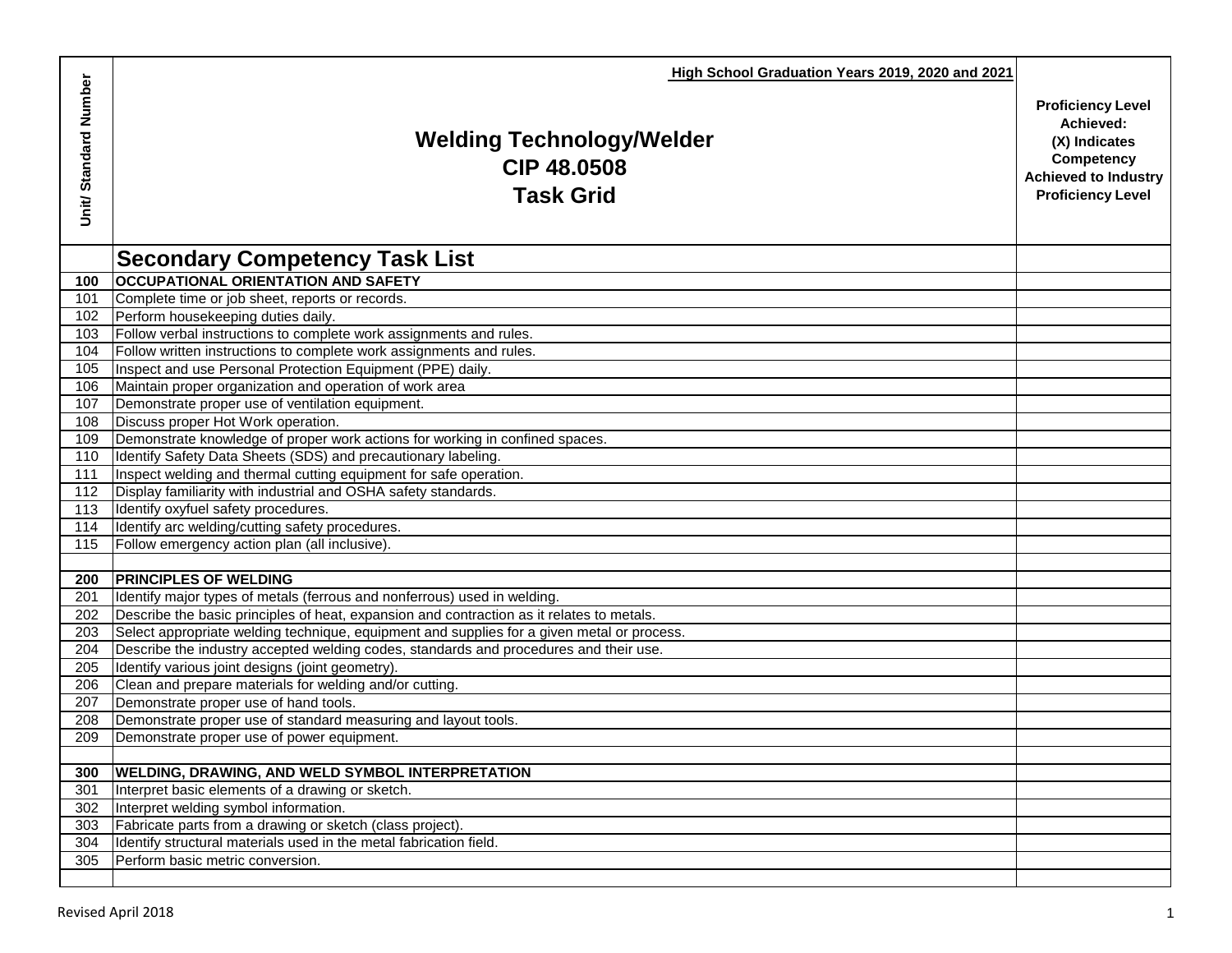|                      | High School Graduation Years 2019, 2020 and 2021                           |                                                                                                                                 |
|----------------------|----------------------------------------------------------------------------|---------------------------------------------------------------------------------------------------------------------------------|
| Unit/Standard Number | <b>Welding Technology/Welder</b><br><b>CIP 48.0508</b><br><b>Task Grid</b> | <b>Proficiency Level</b><br>Achieved:<br>(X) Indicates<br>Competency<br><b>Achieved to Industry</b><br><b>Proficiency Level</b> |
| 400                  | <b>VISUAL EXAMINATION, INSPECTION, AND TESTING</b>                         |                                                                                                                                 |
| 401                  | Evaluate cut surfaces and edges of prepared base metal parts for testing.  |                                                                                                                                 |
| 402                  | Identify and evaluate weld discontinuities as per accept/reject criteria.  |                                                                                                                                 |
| 403                  | Perform visual inspection, destructive and non destructive testing.        |                                                                                                                                 |
|                      |                                                                            |                                                                                                                                 |
| 500                  | SHIELDED METAL ARC WELDING (SMAW)                                          |                                                                                                                                 |
| 501                  | Perform safety inspections of SMAW equipment and accessories.              |                                                                                                                                 |
| 502                  | Make minor external repairs to SMAW equipment and accessories.             |                                                                                                                                 |
| 503                  | Set up and operate SMAW equipment.                                         |                                                                                                                                 |
| 504                  | Make fillet welds in all positions.                                        |                                                                                                                                 |
| 505                  | Make groove welds in all positions.                                        |                                                                                                                                 |
| 506<br>507           | Pass performance test in all positions.<br>Perform qualification test.     |                                                                                                                                 |
|                      |                                                                            |                                                                                                                                 |
| 600                  | <b>GAS METAL ARC WELDING (GMAW)</b>                                        |                                                                                                                                 |
| 601                  | Perform safety inspections of GMAW equipment and accessories.              |                                                                                                                                 |
| 602                  | Make minor external repairs to GMAW equipment and accessories.             |                                                                                                                                 |
| 603                  | Set up and operate GMAW equipment.                                         |                                                                                                                                 |
| 604                  | Make fillet welds in all positions.                                        |                                                                                                                                 |
| 605                  | Make groove welds in all positions.                                        |                                                                                                                                 |
| 606                  | Pass performance test.                                                     |                                                                                                                                 |
|                      |                                                                            |                                                                                                                                 |
| 700                  | <b>FLUX CORED ARC WELDING (FCAW)</b>                                       |                                                                                                                                 |
| 701                  | Perform safety inspections of Flux Cored Arc equipment and accessories.    |                                                                                                                                 |
| 702                  | Make minor external repairs to Flux Cored Arc equipment and accessories.   |                                                                                                                                 |
| 703                  | Set up and operate FCAW equipment.                                         |                                                                                                                                 |
| 704                  | Make fillet welds in all positions.                                        |                                                                                                                                 |
| 705                  | Pass performance test.                                                     |                                                                                                                                 |
| 706                  | Demonstrate a groove weld in all positions.                                |                                                                                                                                 |
|                      |                                                                            |                                                                                                                                 |
| 800                  | <b>GAS TUNGSTEN ARC WELDING (GTAW)</b>                                     |                                                                                                                                 |
| 801                  | Perform safety inspections of GTAW equipment and accessories.              |                                                                                                                                 |
| 802                  | Make minor external repairs to GTAW equipment and accessories.             |                                                                                                                                 |
| 803                  | Set up and operate GTAW equipment.                                         |                                                                                                                                 |
| 804                  | Make fillet welds, in all positions, on ferrous materials.                 |                                                                                                                                 |
| 805                  | Pass performance test on ferrous materials.                                |                                                                                                                                 |
| 806                  | Set up and operate GTAW on nonferrous materials.                           |                                                                                                                                 |